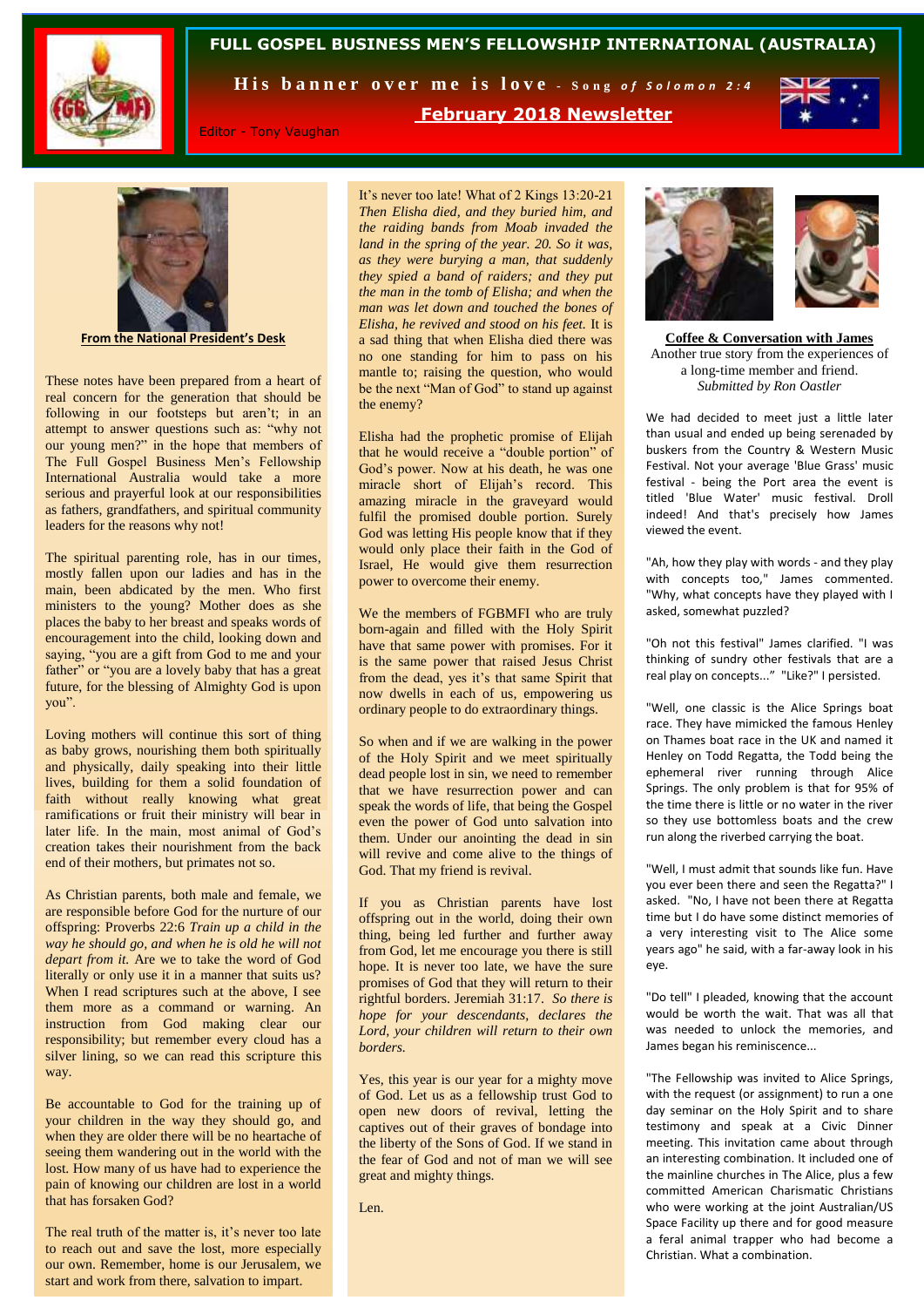

**February 2018 Newsletter**

"Three of our men flew with an AOG pastor who had a pilot's license and access to a Cessna 170 aircraft. They had some good fellowship enroute and an enjoyable flight. It was not a big plane. Not the fastest. Not the most comfortable. Not able to accommodate any more passengers either. So, as I had staff in Adelaide as well as on the Alice Springs Space Base I flew commercial." James explained with a cheeky grin.

"The wonderful thing though, was the time we had with folk in the Alice. The seminar was well attended and folk were hungry for what the Lord had for them. Two of our team shared the main sessions of the seminar, at the end of which a number were baptised in the Holy Spirit, and there was a real excitement there. The team received personal blessing as well through this whole process of sharing the reality of the Holy Spirit and His work.

"We spent time in town the next day ministering God's word and praying with folk, especially in the Christian bookshop which a couple from the Space Base were running in off-duty hours.

"The finale was the Civic Dinner at the Town Hall. It too was well attended and not just by church people. They had made sure that nonchurched folk were invited and sponsored. Quite a number of civic leaders were there, including from various voluntary service organisations, sporting clubs, Red Cross and the like.

"The Dinner function was covered by much prayer. The organisation was superb. The meal was excellent. The music was outstanding. The testimonies were powerful. The Holy Spirit was there. The opportunity to present the claims of the Gospel was never better.

"It was my privilege to be the speaker at this function and I sensed a freedom in the Spirit as I related during dinner with the VIPs who were at table with me. This aspect was hardly surprising as we had been so blessed in sharing the Holy Spirit on the previous day. It was also not surprising that at the end of the evening, when presented with the claims of the Gospel, a number of guests responded. One of those who responded was a lady who was a high profile civic leader in the Alice. She was seated at the head table and her response was a very public one. That really was the Holy Spirit in action.

"So my friend" James concluded, "regardless of how it comes about, when you find yourself teaching about the work of the Holy Spirit, praying for individuals with needs or presenting the claims of the Gospel, it is all part of God's strategy in which we all have a part to play.

"Ultimately it is the Holy Spirit himself who gives effect to the strategy and brings to pass the purposes of God, including *winning and discipling folk to Christ*."

# **I Turned My Back on Principles Mario Garcia, Mexico**

I owned three companies, and one that gave me the most profit was in the field of agriculture. My life was filled with problems; including my marriage. These problems caused me to turn my back on the people that I loved. In my zeal to earn a lot of money and social place in life, I disregarded my religious and moral principles that my parents taught me. Before I attended this Fellowship, no one ever told me that I could have God as my partner.

Through FGBMFI, I learned that He could be my friend, my guide, and much more. In the past, my "god" was the desire to make more money. I was a billionaire who possessed everything, but happiness. This caused me to reflect upon my life and wondered; if there was something else in this life, would I be able to have a better life? I thought I had everything. Yet there was an emptiness within. I had many businesses, so I was under a lot of stress. I became an alcoholic and a heavy smoker. My wife and I started considering about getting a divorce.

My heart was hardened and I felt no emotion at all when discussing about the divorce. One day, due to many circumstances, I went bankrupt. I returned to my home town and talked to a person about my problems. He said to me, "I am going to invite you to a businessmen's dinner." In 1995, I attended my first FGBMFI meeting. One businessman gave his testimony. He said these profound words, "I am going to invite you to meet the owner of gold and silver." Sure, I wanted to meet this guy. He was talking about the Lord. He told me to repeat after him. It turned out to be a prayer of salvation.

I invited Jesus Christ into my life and my heart, and He began a new work in me immediately. Instantly, there was a change in the whole aspect of my life including my marriage, family, and businesses. I received peace and began to experience true happiness. Jesus came and filled the void in my heart as I felt the strong presence of the Holy Spirit. My life was significantly changed. One week after I received Jesus Christ into my heart, my wife, Sylvia, said to me, "You have changed!

You are a completely changed man!" I invited my wife to this Fellowship where she also received the Lord. We were both filled with the Holy Spirit in the FGBMFI meetings and our marriage was miraculously restored. Jesus Christ brought new things and genuine happiness to our lives, and the businesses, including the supernatural healing of our daughter from epilepsy.

No words are enough to thank the Lord for what He has done in me. I am also grateful to FGBMFI and what they did to help turn my life around and to return to the basic principles that I once knew!



Mario Garcia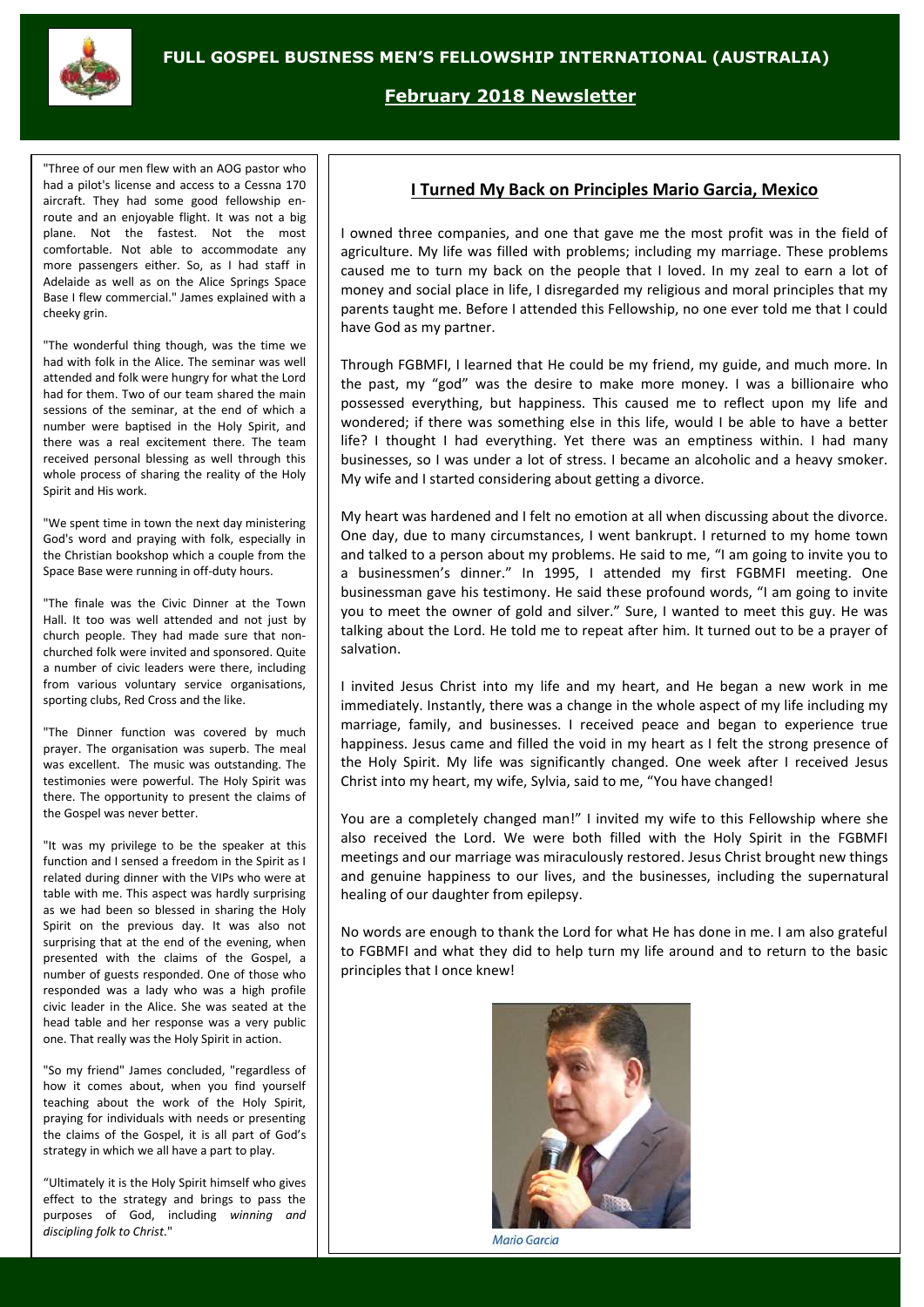### **February 2018 Newsletter**



### **Business Core Values**

What determines the drive and 'heartbeat' of a company? If you are starting a new business or want to improve your existing business there are principles you need to establish and own to give you the foundation for success. When consulting to some firms with problems, I often found that they did not know who they were as a business or organisation. This is because there were no values that had been agreed upon to direct the business and keep it in good health.

In short, their integrity could be challenged at many points, with some personnel working at the lowest level of commitment to their owners and customers. As owners of a business you need to have a moral compass that keeps pointing 'true North' and your published 'core values' are your compass. There are many facets to a successful business such as a 'compelling vision,' (like where are we going; what drives us on; why are we doing this), good leadership, good products or service, great people, exceptional customer service, growing and happy client base (with repeat business and word of mouth referrals).

Sometimes when looking at a business you can see that some owners are in the wrong business when they are operating contrary to agreed core values or have little integrity. Some years ago you will remember that an agreement was sometimes given by way of handshake and a person's word was their bond. How things have changed, with some people becoming more profit centred with less alignment to good business fundamentals or being good corporate citizens.

There are many successful Christian business people who have returned to the Lord what is his and still have an abundance left over. There is a wonderful scripture that we could consider as one of our core values:

#### **Luke 12-48** *from everyone who has been given much, much will be demanded [required]. And from the one trusted with much, much more will be expected.*

As we depend on God for every breath we take, we should also ask and trust him to lead us in the business so it becomes 'His' business. Also ask Jesus to manage your successes and help you in your failures because he is the one that gives us the tools to prosper. It is very sad to see some Christian people (many who were/are very famous) who have prospered in business and then moved away from God, with him simply becoming an afterthought.

Part of the reason God wants you to succeed is that you can be a blessing to others, and also the extension of his kingdom with your available resources. Looking at the big picture, many people tend to forget that they came into the world with nothing and will exit by the same means. Life is very short when compared to eternity.

Your values in business and everyday life will define who you are as a person and your reputation. I always think of God's word in relation to our name and how it should be treasured: **Ecclesiastes 7:1** A good name is better than precious ointment; and the day of death than the day of one's birth.

If God is at the 'Core' of your business you will always have the greatest mentor and exciting times!

Tony Vaughan



### *"His Banner Over Us is Love"*

#### **Membership**

Full Gospel Business Men's Fellowship International (Australia) is open to all men who wish to be part of this vibrant organisation, who have a heart to reach others and bring them into a relationship with Jesus Christ. You must read and understand our Doctrinal Statement and be willing to serve as a chapter member giving of your time and expertise.

Please return your completed membership application (along with our doctrinal statement) form our Membership Director, Daniel Wright - PO Box 129 Taigum Qld 4018. Telephone: 0404 004 946. Membership forms can be printed from our website: **fgbmfiaustralia.com**

Membership fees are \$100.00 per annum. To have an effective Fellowship we need all members to pay their dues to fund the ongoing expenses of the Fellowship as per the budget approved by the National Board. Being paid up members of the Fellowship is important and all personnel should hold their membership as significant and of value. Being members allows you to experience all the benefits that are associated with the organisation including being able to vote and have your say at the appropriate time. If you have no chapter in your area or it is not functioning your membership will be held as a National member. Those already in an active chapter will also be National Members and then chapter members. This way all members are included and not overlooked when information is being passed on.